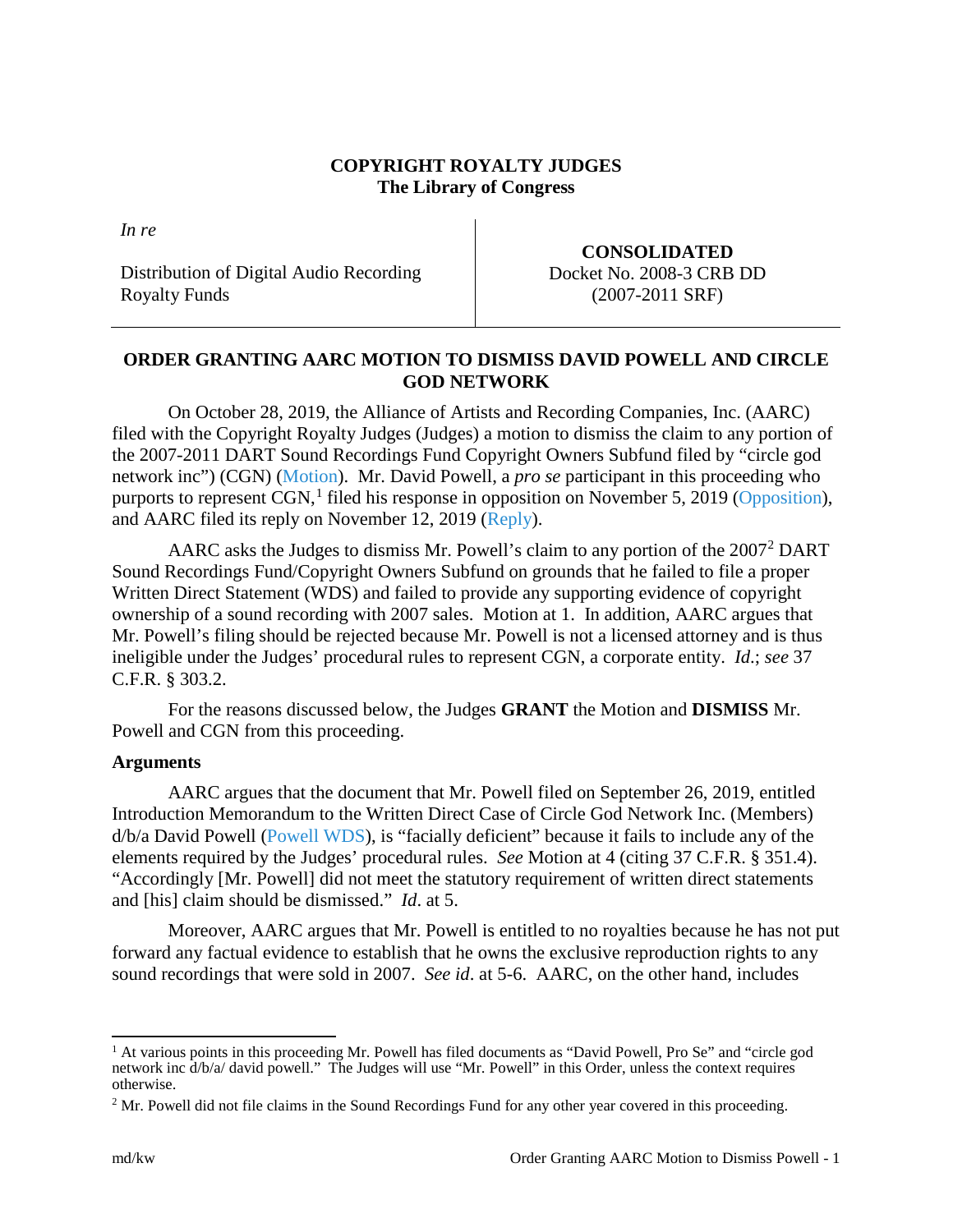evidence in its [WDS](https://app.crb.gov/case/viewDocument/9968) of its research that found no musical recordings owned by either Mr. Powell or CGN that were distributed in 2007. *See id*. at 7-8.

In addition, AARC argues that CGN, which the Motion implies is a corporate entity, is not properly represented in this proceeding as required by 37 C.F.R. § 303.2. Section 303.2 states that "[i]ndividual parties in proceedings before the Judges may represent themselves or be represented by an attorney. All other parties must be represented by an attorney...." *Id*. at 8 (quoting 37 C.F.R. § 303.2). There is no record evidence indicating that Mr. Powell is a licensed attorney, and in his filings he repeatedly states that he is acting *pro se*. *See id*. at 9.

The Opposition contains no arguments or evidence that the Judges are able to discern which have any bearing on the issues raised in the Motion.

## **Discussion**

The Copyright Act (Act) requires participants in proceedings before the Judges to file a WDS. 17 U.S.C. § 803(b)(6)(C)(i). The Judges' procedural regulations implement this requirement, stating that "[a]ll parties who have filed a petition to participate in the hearing must file a written direct statement." 37 C.F.R. § 351.4(a).

The Act defines the term "written direct statements" to mean "witness statements, testimony, and exhibits to be presented in the proceedings, and such other information that is necessary to establish terms and rates, or the distribution of royalty payments, as the case may be, as set forth in regulations issued by the Copyright Royalty Judges." 17 U.S.C. §  $802(b)(6)(C)(ii)(II)$ . The Judges' procedural regulations enumerate testimony, designated past records and testimony, and the participants' claim as "required content" in a WDS. 37 C.F.R. § 351.4(b).

The Powell WDS states correctly that "CGN INC.s' written direct case includes no written testimony and no witnesses" as well as "no designated past records and no testimony records." Powell WDS at 2. It claims for CGN five percent of DART funds "for each year (2007-2011)," notwithstanding the fact that neither Mr. Powell nor CGN filed claims in the Sound Recordings Fund for any year covered by this proceeding other than 2007. *Id*. The Powell WDS does not include the required elements of a WDS, and is thus facially deficient.

As the Judges have pointed out in another Order in this proceeding

By statute, parties seeking DART royalties from the Sound Recordings Fund must demonstrate that they are "interested copyright parties" as defined in 17 U.S.C. § 1001(7), and that their sound recordings have been "(A) embodied in a digital musical recording or an analog musical recording lawfully made under this title that has been distributed, and (B) distributed in the form of digital musical recordings or analog musical recordings or disseminated to the public in transmissions" during the royalty year at issue.  $17 \text{ U.S.C. }$  §  $1006(a)(1)$ . To make such a demonstration a participant must provide *evidence* of distribution or dissemination. Failing to file a WDS that presents evidence of sales or transmissions precludes a party's further participation in a DART distribution proceeding.

*[Order Granting AARC Motion to Dismiss Curry](https://app.crb.gov/case/viewDocument/20245)*, at 3 (Jan. 15, 2020). The absence of any evidence at all in the Powell WDS is thus no mere formal or procedural default. It goes to the very heart of this exercise: the division of royalties among eligible recipients based on *evidence*